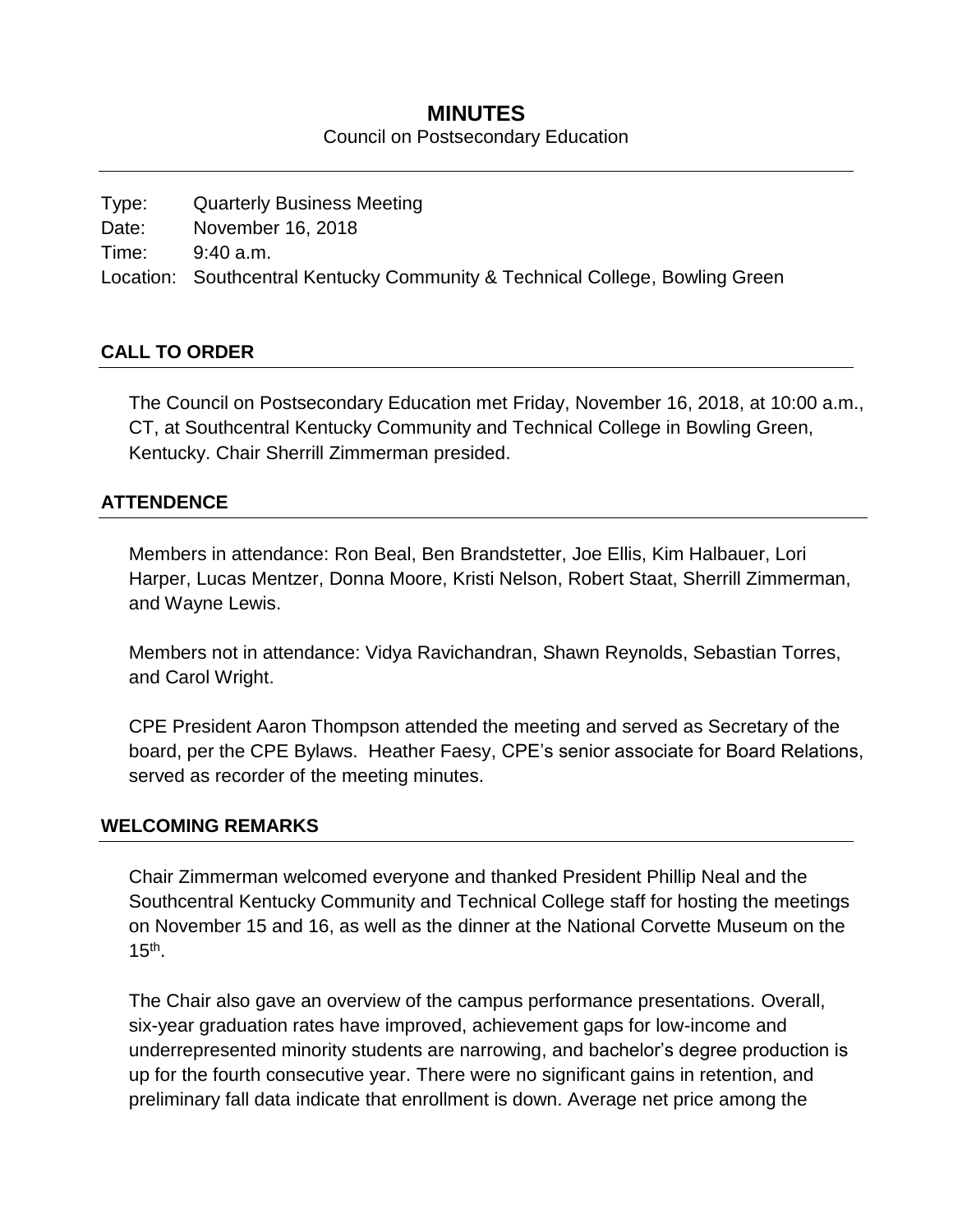comprehensive universities has increased, although the amount is still below national and SREB averages.

And finally, Chair Zimmerman welcomed Aaron Thompson to his first meeting presiding as President of the Council. She also thanked the committee and staff for their work during the national search process. Ms. Nelson also thanked the committee for lending their time and expertise to the process.

# **REPORT FROM THE COMMISSIONER OF EDUCATION**

Presenter: Wayne Lewis, Commissioner, KY Department of Education

The Commissioner of Education's written report was included in the agenda materials. Dr. Lewis commented on concern surrounding testing in the proposed high school graduation requirements and clarified the requirements that are now included.

# **THE QUALITY ASSURANCE COMMONS FOR HIGHER EDUCATION\***

Presenters: Melissa Bell, CPE's associate vice president of Academic Affairs Ralph Wolff, founder and president of The Quality Assurance Commons

\*This session is part two of a five-part series titled "*Strengthening Partnerships and Alignment between Higher Education and the Workforce*," which focuses on several postsecondary programs and strategies to prepare students for dynamic, meaningful careers and respond to the needs of Kentucky employers.

QA Commons' Essential Employability Qualities Certification is a quality assurance process that identifies certificate, associate, and baccalaureate programs that prepare graduates with the Essential Employability Qualities (EEQs). The EEQs are centered on people skills, problem-solving abilities, and professional strengths that are needed to thrive in the 21<sup>st</sup> century workforce. EEQ certification will signal to employers that a program focuses on these EEQs and will engage employers in program design and evaluation.

Kentucky is the first state to pilot this certification process. Three KCTCS institutions (Bluegrass Community and Technical College, Gateway Community and Technical College, and Jefferson Community and Technical College) will participate, as will Kentucky State University, Murray State University, and the University of Kentucky. Each institution will choose at least three academic programs that will go through the EEQ certification process. The programs will be evaluated on criteria related to graduate preparation, career support services, employer engagement, student and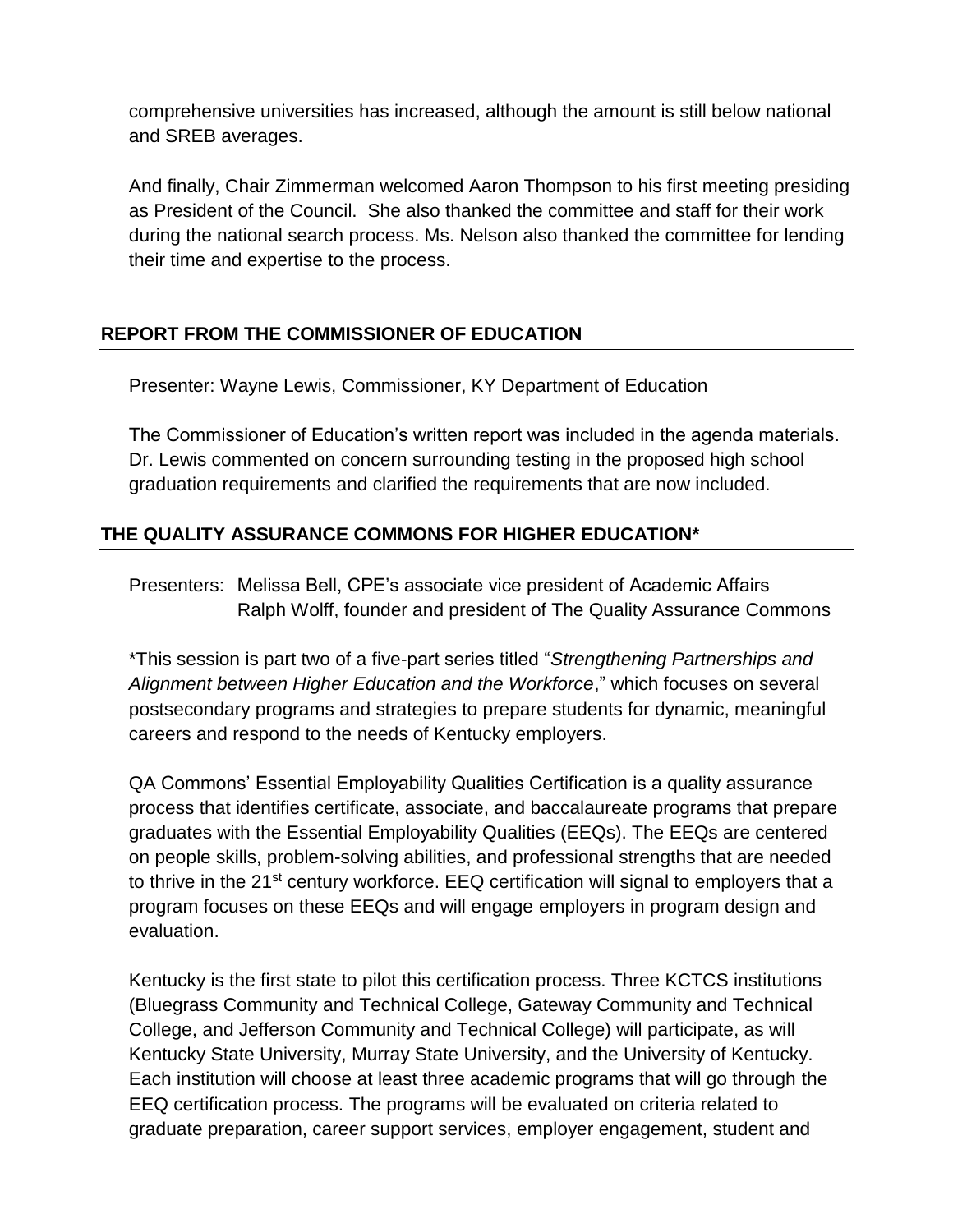alumni engagement, and public information. Programs that meet all of the criteria will be EEQ Certified in spring 2020. The six participating campuses will work together in a learning community to share resources and best practices. A Steering Committee comprised of institutional leadership and key employers in the state will guide the initiative.

Throughout the presentation, the presenters answered several questions from the Council including the number of participants and evaluation methods in the process. Ms. Nelson suggested the program include background checks and screenings for drug offenses as part of the degree certification. Dr. Staat remarked positively on this program's relationship to K-12 career development pathways.

## **APPROVAL OF MINUTES**

The minutes of the September 20 and 21, 2018 and October 25, 2018 meetings were approved as distributed.

## **CPE PRESIDENT CONTRACT**

Presenter: Sherrill Zimmerman, CPE's chair

Chair Zimmerman presented the executive committee's recommendation, which was approved at their meeting on November 15, 2018:

The executive committee recommended a two-year contract for Dr. Aaron Thompson as president of the Council on the Postsecondary Education with a base annual salary of \$275,000 including the standard state benefits and an allowance to cover all expenses related to a vehicle. In addition, it was recommended that the Council provide Dr. Thompson with the opportunity each year to earn incentives for meeting specified goals in an amount up to thirty (30) percent of his base salary, the total of which would not exceed the maximum salary limitations set forth by KRS 164.013. Those incentives and related goals would be negotiated and agreed upon prior to the beginning of each calendar year by Dr. Thompson and the chair and vice chair on behalf of the Council. The Council chair will report on the annual goals and incentives structure to the full Council at its first meeting of the calendar year. Further, the committee recommended the final contract, within the parameters described, be negotiated and finalized with President Thompson by the chair and vice chair on behalf of the Council.

Ms. Halbauer suggested the full executive committee be responsible for the finalization of the incentive plan parameters. Chair Zimmerman asked that the Council members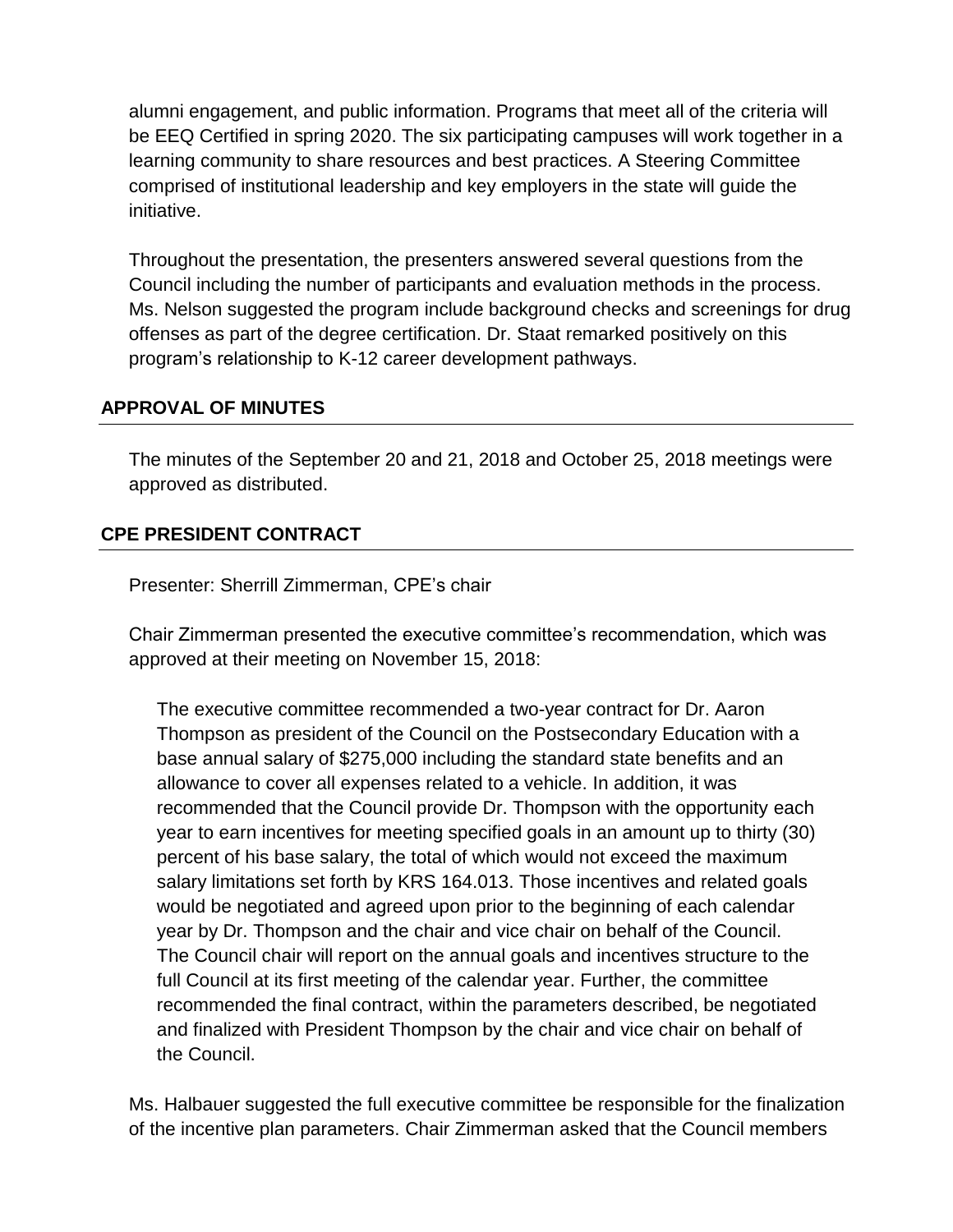submit their thoughts on those parameters within the next few weeks before the executive committee meets. Additionally, Ron asked that a formal process for the development of the annual incentive plan parameters be in place prior to the next calendar year.

MOTION: Ms. Moore moved that the Council accept and approve the executive committee's recommendation, with the exception that the incentives and related goals shall be negotiated and agreed upon by the full executive committee, instead of the chair and vice chair, on behalf of the Council. Mr. Beal seconded the motion.

VOTE: The motion passed.

# **NEW ACADEMIC PROGRAMS**

Presenter: Melissa Bell, CPE's associate vice president of Academic Affairs

KRS 164.020 (15) empowers the Council on Postsecondary Education to define and approve the offering of all postsecondary education technical, associate, baccalaureate, graduate, and professional degree, certificate, or diploma programs in the public postsecondary education institutions.

1) Bachelor of Science in Civil and Sustainability Engineering (CIP 14.0801) - Murray State University

Program Contact: Danny Claiborne, chair of the Institute of Engineering Dr. Claiborne answered several questions on the total number of credit hours, additional expenses to operate the program, and the number of businesses available and able to accommodate student internships.

MOTION: Mr. Brandstetter moved the Council approve the Bachelor of Science in Civil and Sustainability Engineering at Murray State University. Dr. Staat seconded the motion.

VOTE: The motion passed.

2) Master of Science in Exercise Science (CIP 31.0505) - Northern Kentucky **University** 

Program Contact: Gary Eippert, Kinesiology

Dr. Eippert answered several questions on the lab work required for the degree, if it is considered a terminal degree, the additional costs to the university to administer the program, and the community's demand for the program.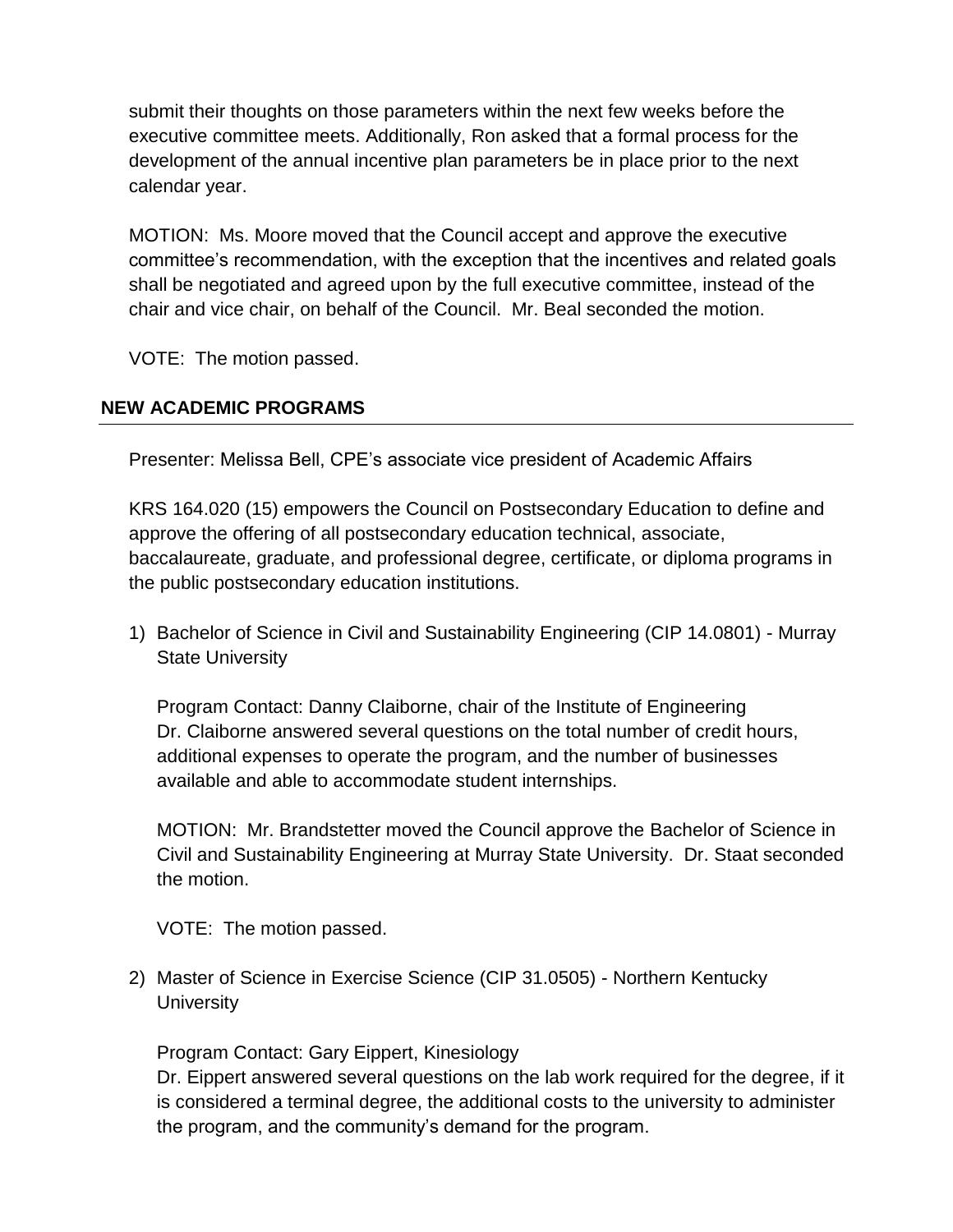MOTION: Mr. Staat moved the Council approve the Master of Science in Exercise Science at Northern Kentucky University. Ms. Nelson seconded the motion.

VOTE: The motion passed.

3) Bachelor of Arts in Law (CIP 22.0000) - Northern Kentucky University

Program Contact: Jennifer Kreder, Professor of Law Ms. Kreder answered several questions on the additional costs to the university to administer the program, the career opportunities for graduates, and how the degree differs from a degree in paralegal studies.

MOTION: Ms. Nelson moved the Council approve the Bachelor of Arts in Law at Northern Kentucky University. Mr. Lucas seconded the motion.

VOTE: The motion passed.

## **STRENGTHENING OUTREACH AND COMMUNICATIONS**

Presenter: Sue Patrick, CPE's executive director of Communications

Ms. Patrick briefed the board on upcoming outreach and communications initiative, including the president's statewide listening tour and increased communication from the agency and president's office about policy issues, state-level projects and initiatives, and higher education performance. She also discussed strategies to engage the board more deeply in communications and advocacy efforts supporting student access and success, and the broader work of the Council.

## **COMMENTS FROM THE PRESIDENT**

Presenter: Aaron Thompson, CPE's president

Dr. Thompson briefed the Council on a new cross-agency working group between the Kentucky Department of Education and the Council that will meet to discuss the actions needed to drive education forward from preschool through postsecondary and identify opportunities for greater collaboration, planning and policy development. The work group will provide a forum for continued discussion and evaluation around topics such as teacher quality, outreach and advising, postsecondary readiness, and transitions between high school and postsecondary programs. Recommendations from the work group may be used to inform policy and program decisions, joint projects, and joint budget requests.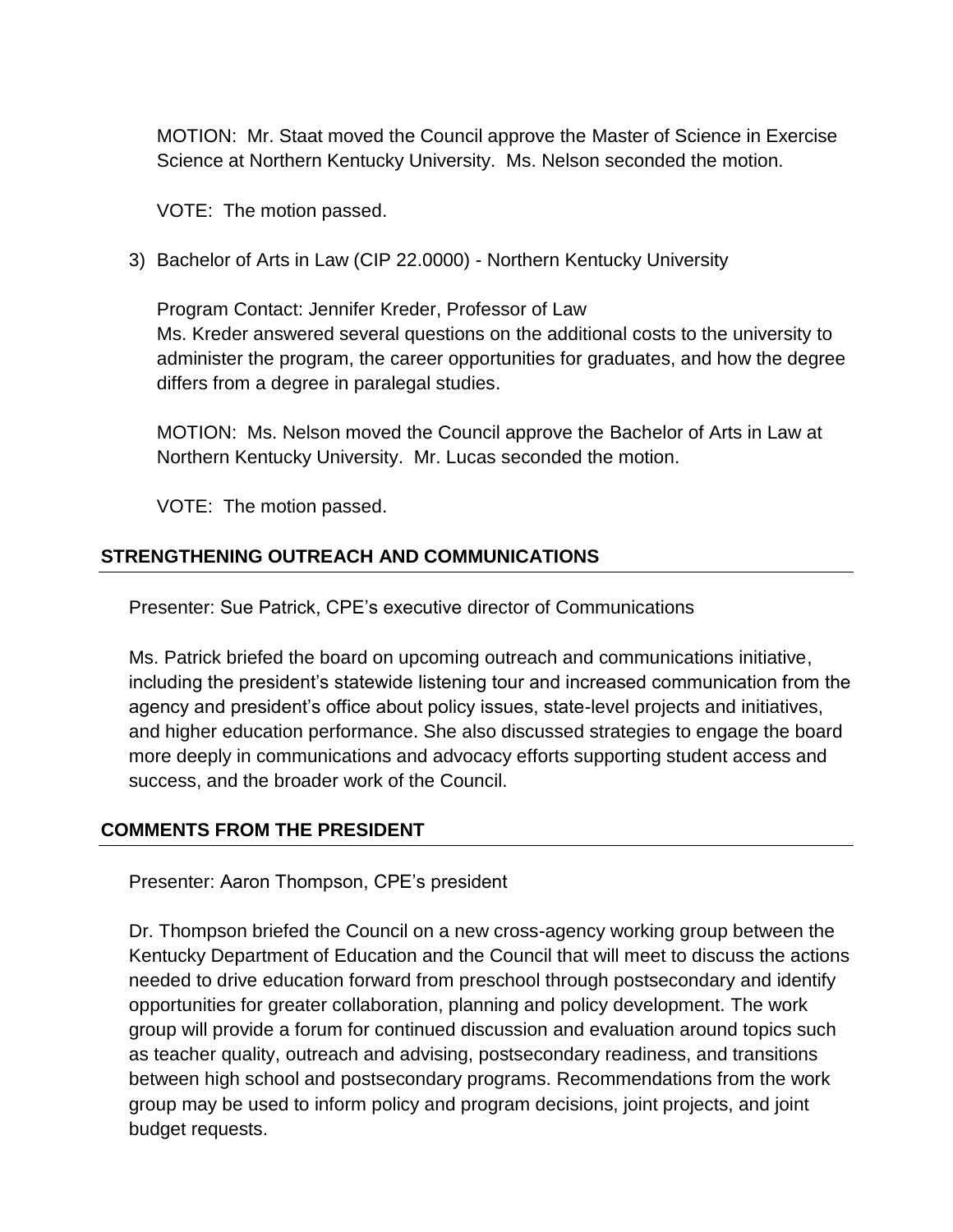Dr. Thompson also addressed the statewide and campus performance gains over the last year, as well as areas that need focus and improvement. He briefed the Council on the upcoming Postsecondary Education Symposium and board training session on December 18, 2018, and the \$400,000 Lumina Grant to enroll more underrepresented, low-income adults in high-demand postsecondary certificate and degree programs through the Work Ready Kentucky Scholarship program.

# **IMPROVING OPPORTUNITY AND ACCESS TO POSTSECONDARY EDUCATION: KENTUCKY'S NEW GEAR UP PROGRAM**

Presenter: Melissa Bell, CPE's associate vice president of Academic Affairs

The Kentucky Council on Postsecondary Education was awarded a \$24.5 million GEAR UP federal grant to increase the number of low-income students graduating from high school and enrolling in college. The program will serve a minimum of 10,000 students in middle and high schools in at least 10 school districts, and will provide support through their first year of college.

GEAR UP focuses on identifying and closing achievement gaps of low-income, underrepresented and underprepared students. The program provides three categories of services to boost student success: direct services for students and parents, school support services, and statewide and community services.

GEAR UP has three national goals: increasing academic performance and college preparation; increasing high school graduation and participation in college; and increasing student/family knowledge of college options, preparation and financing.

The federal funds are matched dollar-for-dollar by local, state, and national partnerships, for a total impact of \$49 million over a seven-year funding cycle. This is the fourth GEAR UP grant awarded to CPE.

## **PREVIEW OF UPCOMING LEGISLATIVE SESSION**

Presenters: Ron Carson, CPE's senior fellow and legislative liaison Travis Powell, CPE's vice president and general counsel David McFaddin, EKU vice president and convener of the BULLs

Mr. Carson briefed the Council on the new House and Senate leadership, the calendar and specifics of the upcoming thirty-day session, and the key issues that may arise concerning postsecondary education. Mr. Powell and Dr. McFaddin provided an update on performance funding and pension issues for the regional universities.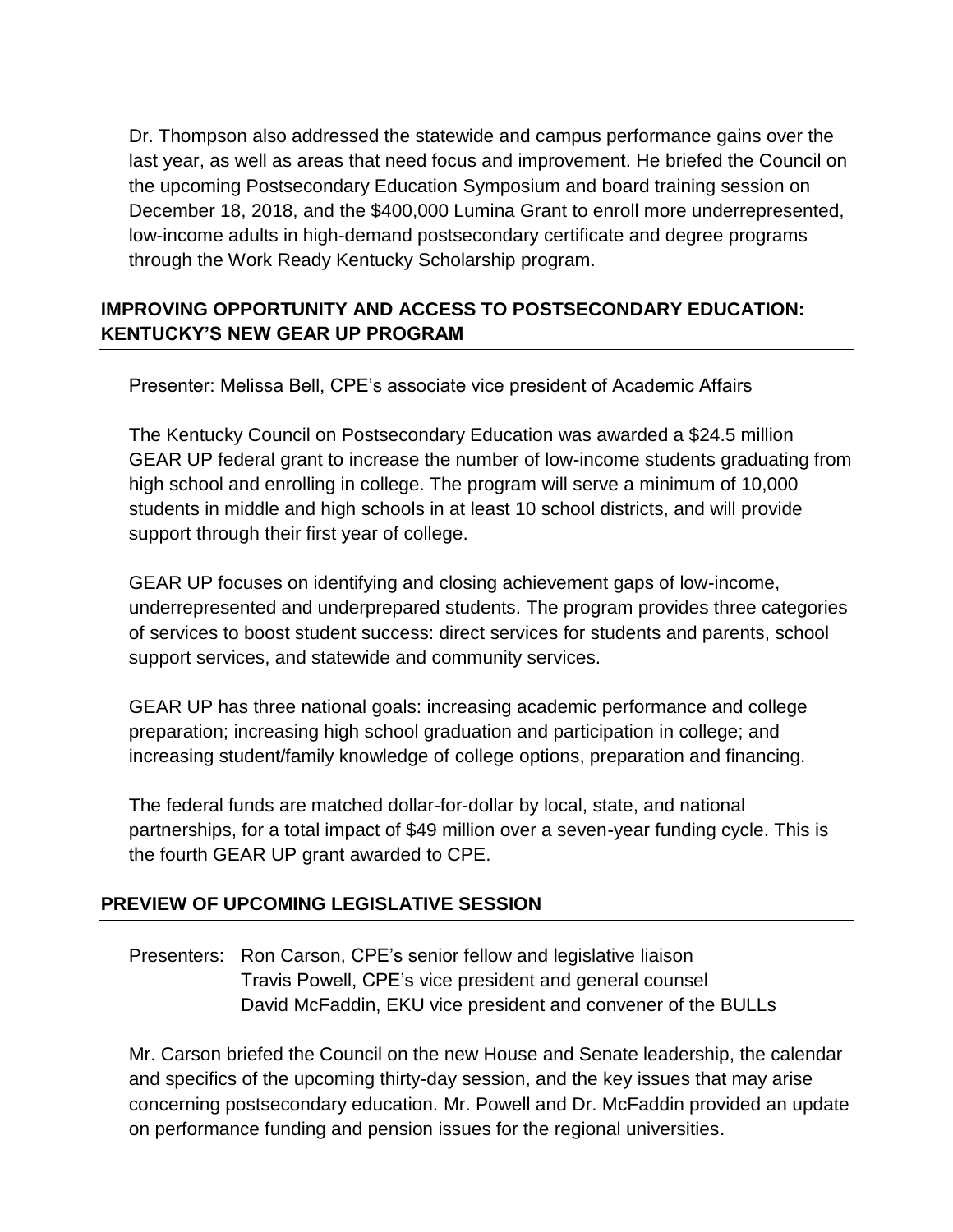## **EXECUTIVE COMMITTEE REPORT**

Presenter: Sherrill Zimmerman, CPE's chair

Chair Zimmerman discussed the FY 2017-18 audit results presented at the Executive Committee meeting on November 15, 2018. Blue and Company LLP, a certified public accounting agency in Lexington, conducted the audit this year.

The auditors issued an unmodified opinion, stating that the Council's financial statements present fairly, in all material respects, the financial position of the governmental activities, each major fund, and the aggregate remaining fund information of the Council as of June 30, 2017, and the respective changes in financial position for the year then ended in accordance with accounting principles generally accepted in the United States of America. In addition, the expenditures of federal awards and supplementary information are fairly stated in all material respects in relation to the basic financial statements as a whole. The firm also noted that it did not identify any deficiencies in internal control that they consider to be material weaknesses.

Chair Zimmerman thanked the CPE finance and administration and executive staff for their compliance with the audit requirements.

## **UPDATE FROM THE COMMITTEE ON EQUAL OPPORTUNITIES**

The written report was provided in the agenda book. Topics covered included the activities of the CEO meeting on October 22, 2018, and the 2019 CEO meeting dates.

## **REPORTS FROM THE INSTITUTIONS**

Reports from the institutions were provided in the agenda book.

#### **COMMITTEE APPOINTMENTS**

Chair Zimmerman made the following committee appointments:

- 2019 Nominating Committee: Ms. Donna Moore, Ms. Kristi Nelson, Mr. Lucas **Mentzer**
- 2019 Retreat Committee: Ms. Kim Halbauer, Mr. Ron Beal, Dr. Robert Staat, Mr. Ben Brandstetter, Chair Sherrill Zimmerman